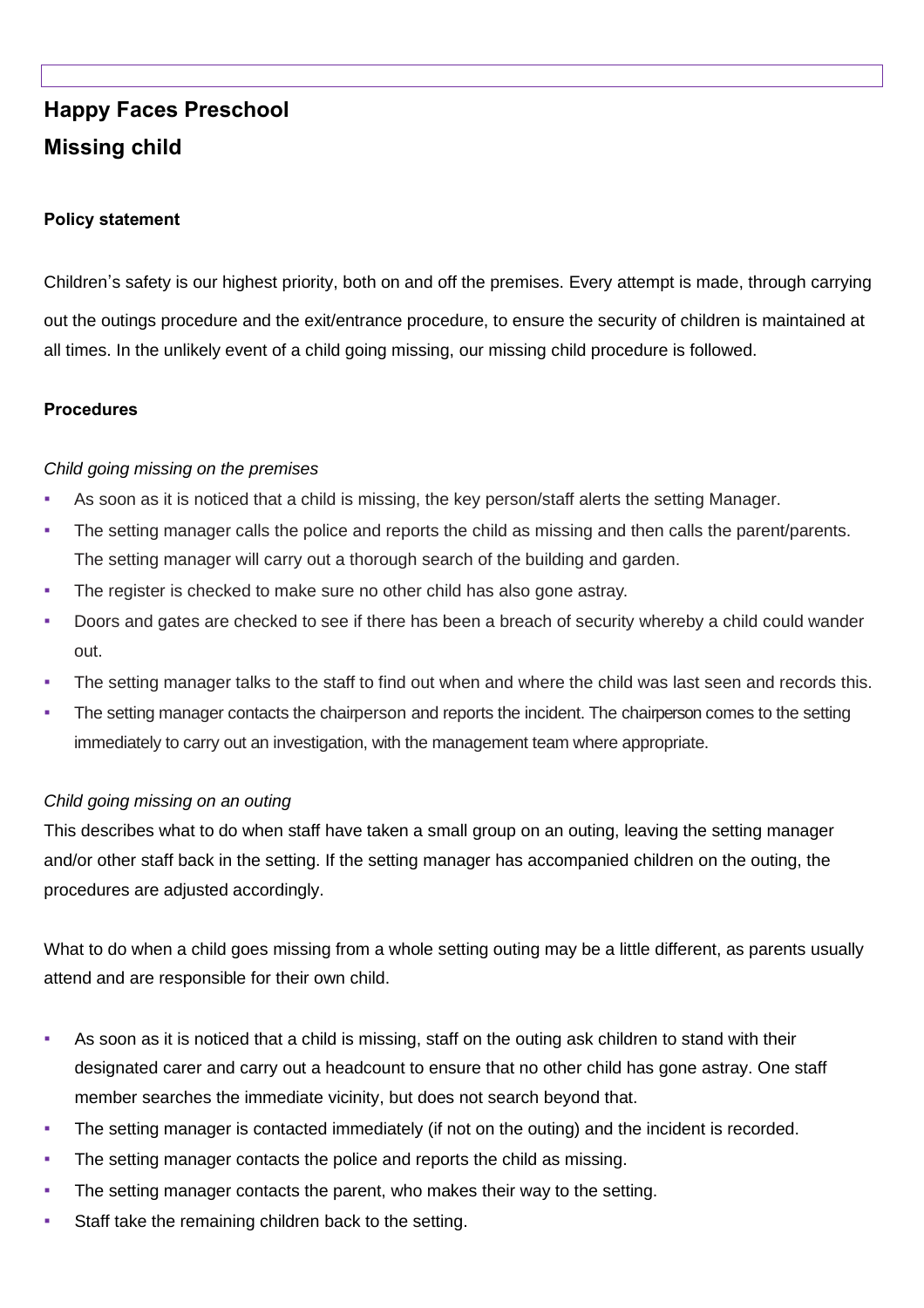- In an indoor venue, the staff contact the venue's security who will handle the search and contact the police if the child is not found.
- The setting manger contacts the chairperson and reports the incident. The chairperson comes to the setting immediately to carry out an investigation, with the management committee, (where appropriate).
- The setting manager or member of staff may be advised by the police to stay at the venue until they arrive.

# *The investigation*

- Staff keep calm and do not let the other children become anxious or worried.
- The setting manager together with a representative of the management team, speaks with the parent(s).
- The chairperson, carries out a full investigation taking written statements from all the staff in the room or who were on the outing.
- The key person/staff member writes an incident report detailing:
	- The date and time of the report.
	- What staff/children were in the group/outing and the name of the staff designated responsible for the missing child.
	- When the child was last seen in the group/outing.
	- What has taken place in the group or outing since the child went missing.
	- The time it is estimated that the child went missing.
- A conclusion is drawn as to how the breach of security happened.
- If the incident warrants a police investigation, all staff co-operate fully. In this case, the police will handle all aspects of the investigation, including interviewing staff. Children's social care may be involved if it seems

likely that there is a child protection issue to address.

- The incident is reported under RIDDOR arrangements (see the Reporting of Accidents and Incidents policy); the local authority Health and Safety Officer may want to investigate and will decide if there is a case for prosecution.
- In the event of disciplinary action needing to be taken, Ofsted is informed.
- The insurance provider is informed.

## *Managing people*

- Missing child incidents are very worrying for all concerned. Part of managing the incident is to try to keep everyone as calm as possible.
- The staff will feel worried about the child, especially the key person or the designated carer responsible for the safety of that child for the outing. They may blame themselves and their feelings of anxiety and distress will rise as the length of time the child is missing increases.

At Happy Faces Preschool we are committed to safeguarding and promoting the welfare of children and expect all staff and volunteers to share this commitment. We carry out enhanced DBS checks on all staff and volunteers.